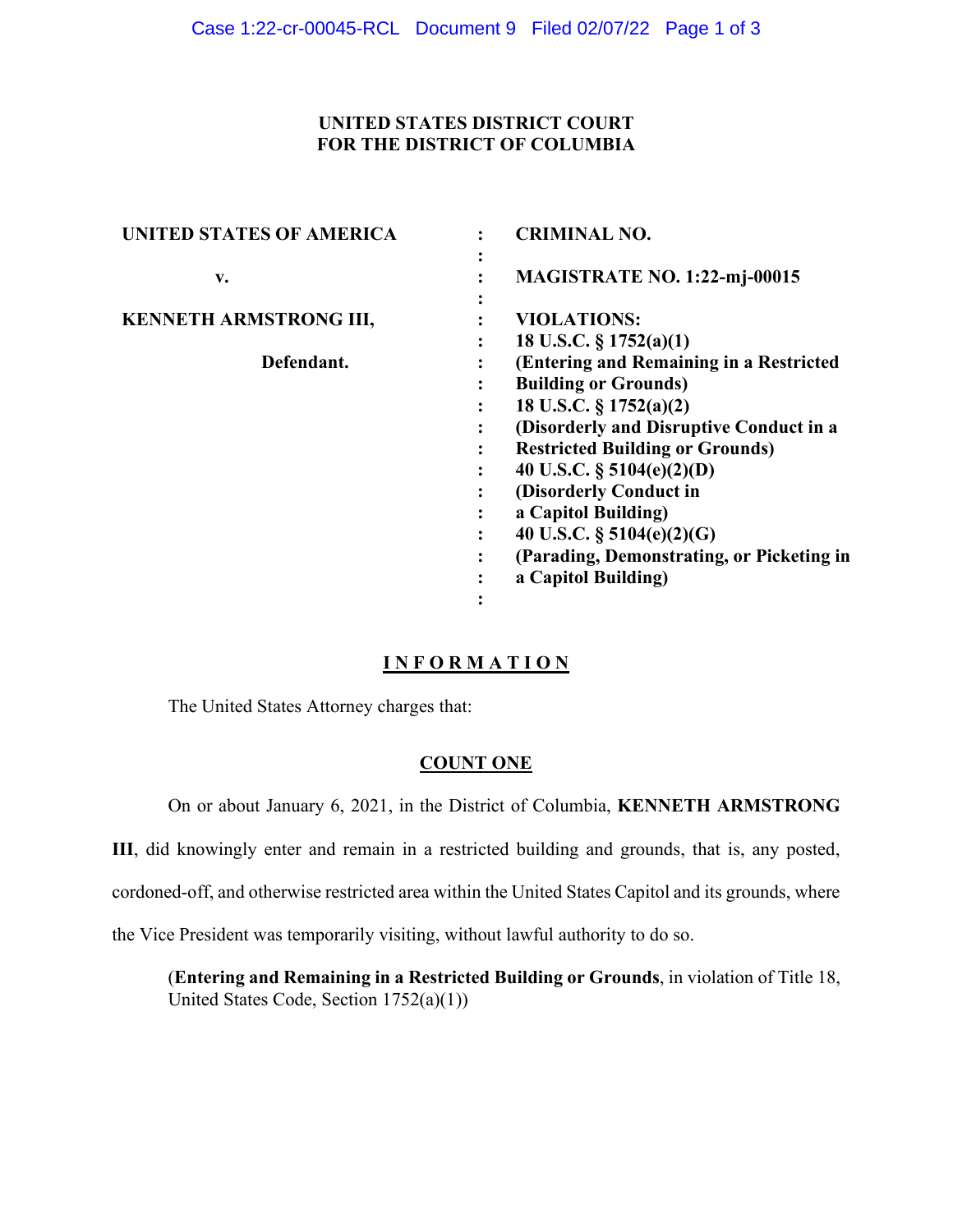#### **COUNT TWO**

On or about January 6, 2021, in the District of Columbia, **KENNETH ARMSTRONG III**, did knowingly, and with intent to impede and disrupt the orderly conduct of Government business and official functions, engage in disorderly and disruptive conduct in and within such proximity to, a restricted building and grounds, that is, any posted, cordoned-off, and otherwise restricted area within the United States Capitol and its grounds, where the Vice President was temporarily visiting, when and so that such conduct did in fact impede and disrupt the orderly conduct of Government business and official functions.

(**Disorderly and Disruptive Conduct in a Restricted Building or Grounds**, in violation of Title 18, United States Code, Section 1752(a)(2))

### **COUNT THREE**

On or about January 6, 2021, in the District of Columbia, **KENNETH ARMSTRONG III**, willfully and knowingly engaged in disorderly and disruptive conduct within the United States Capitol Grounds and in any of the Capitol Buildings with the intent to impede, disrupt, and disturb the orderly conduct of a session of Congress and either House of Congress, and the orderly conduct in that building of a hearing before or any deliberation of, a committee of Congress or either House of Congress.

(**Disorderly Conduct in a Capitol Building**, in violation of Title 40, United States Code, Section 5104(e)(2)(D))

### **COUNT FOUR**

On or about January 6, 2021, in the District of Columbia, **KENNETH ARMSTRONG III**, willfully and knowingly paraded, demonstrated, and picketed in any United States Capitol Building.